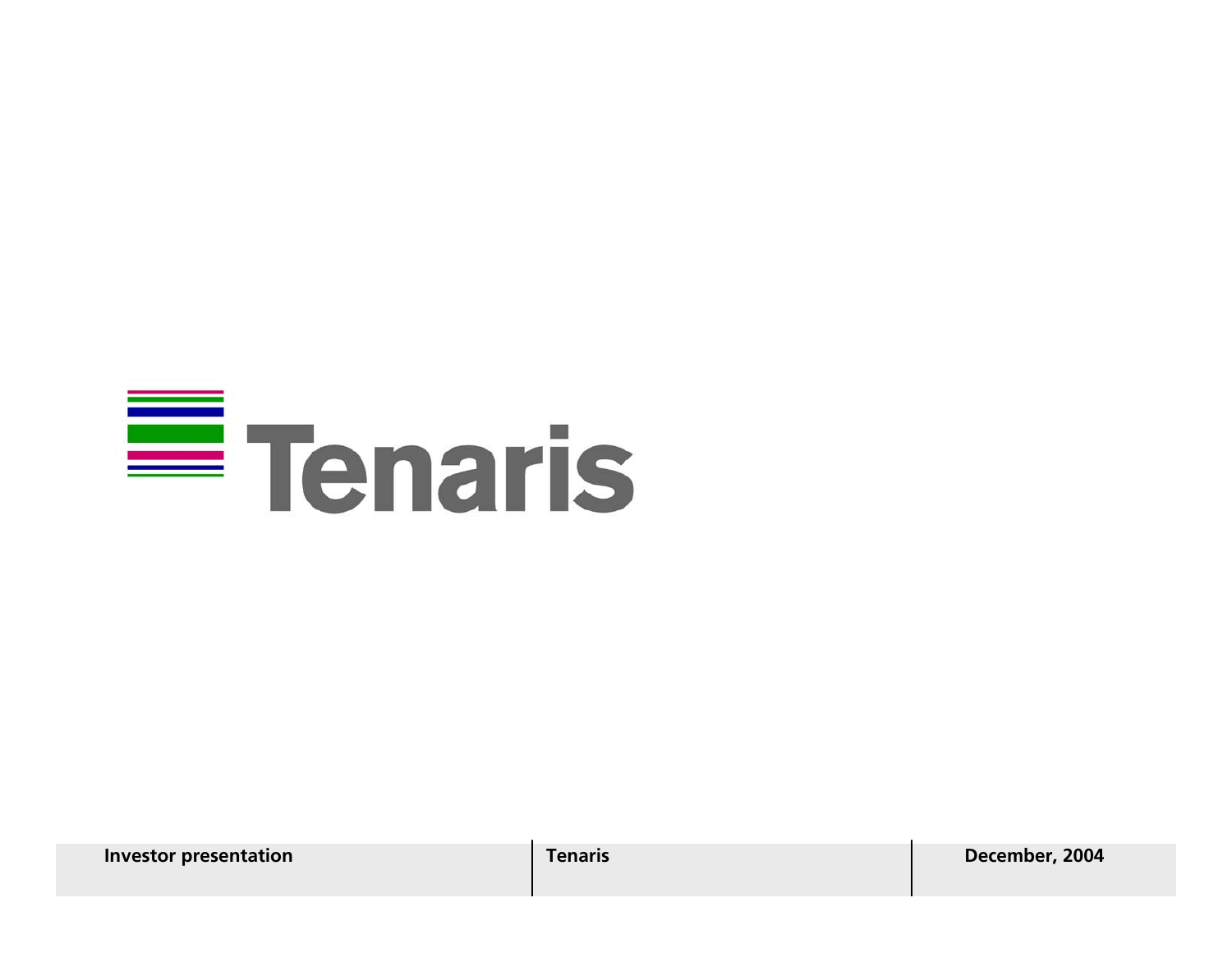

### **Disclaimer**

This presentation contains "forward-looking statements." Forward-looking statements are based on management's current views and assumptions and involve known and unknown risks that could cause actual results, performance or events to differ materially from those expressed or implied by those statements. These statements include information regarding management strategy, investment plans, development and growth of the seamless steel pipe and oil and gas industries, trends and other prospective data, including trends regarding the development of raw material costs and the levels of investment in oil and gas drilling worldwide and general economic conditions in the countries where Tenaris operates and sells its products and services. We do not undertake to update any forward-looking statement to reflect events or circumstances after the date of this document or to reflect the occurrence ofunanticipated events.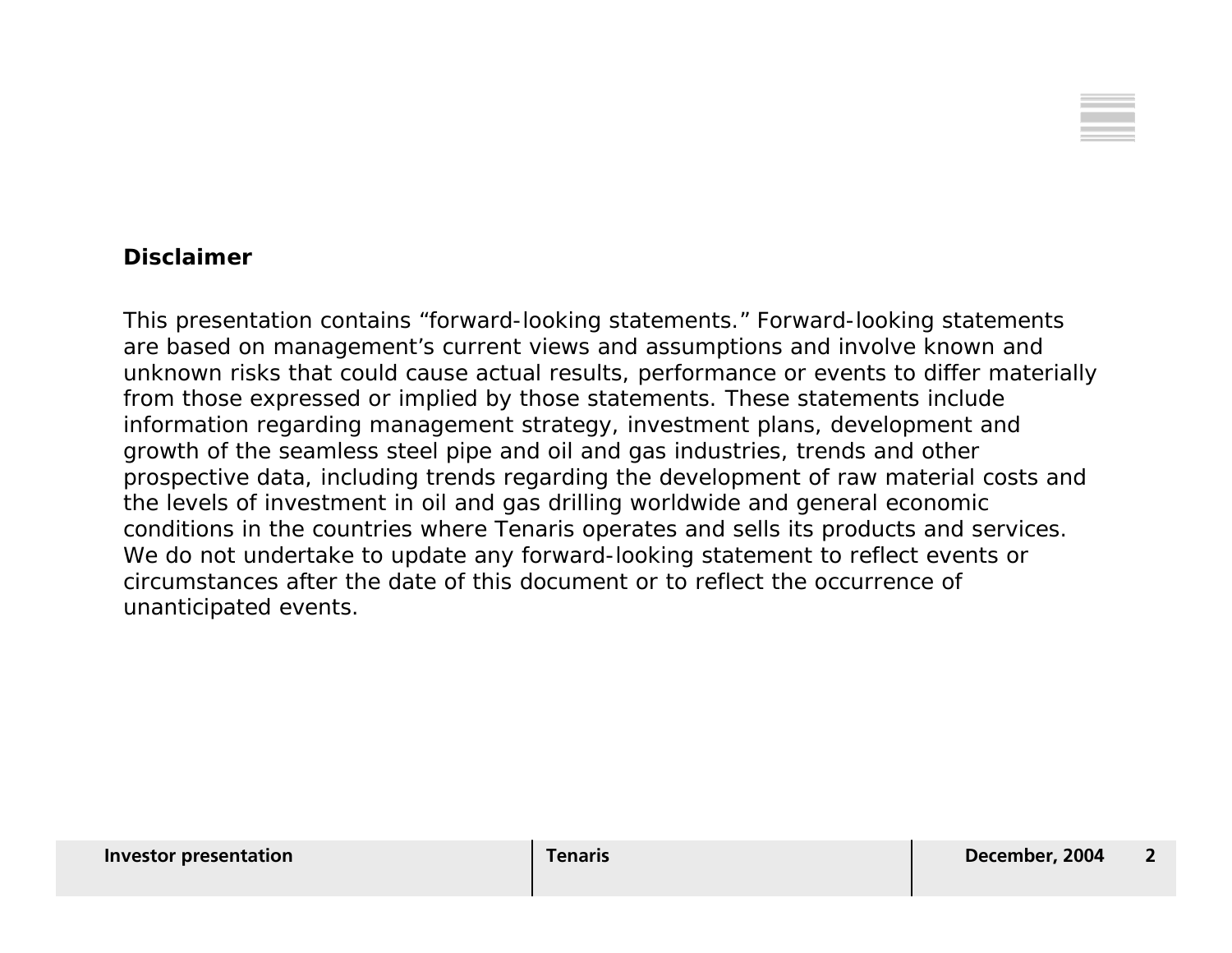### A key player in the global energy industry

- Leading global supplier of seamless pipes to the oil and gas industry with manufacturing operations worldwide
- Leading supplier of welded pipes for South America's oil and gas infrastructure
- Innovative energy supply business in Italy
- Consolidated annual revenues of US\$3.2 billion in 2003 and 16,000 employees worldwide
- Domiciled in Luxembourg with operating subsidiaries all over the world



#### **Revenues by region (2003)**

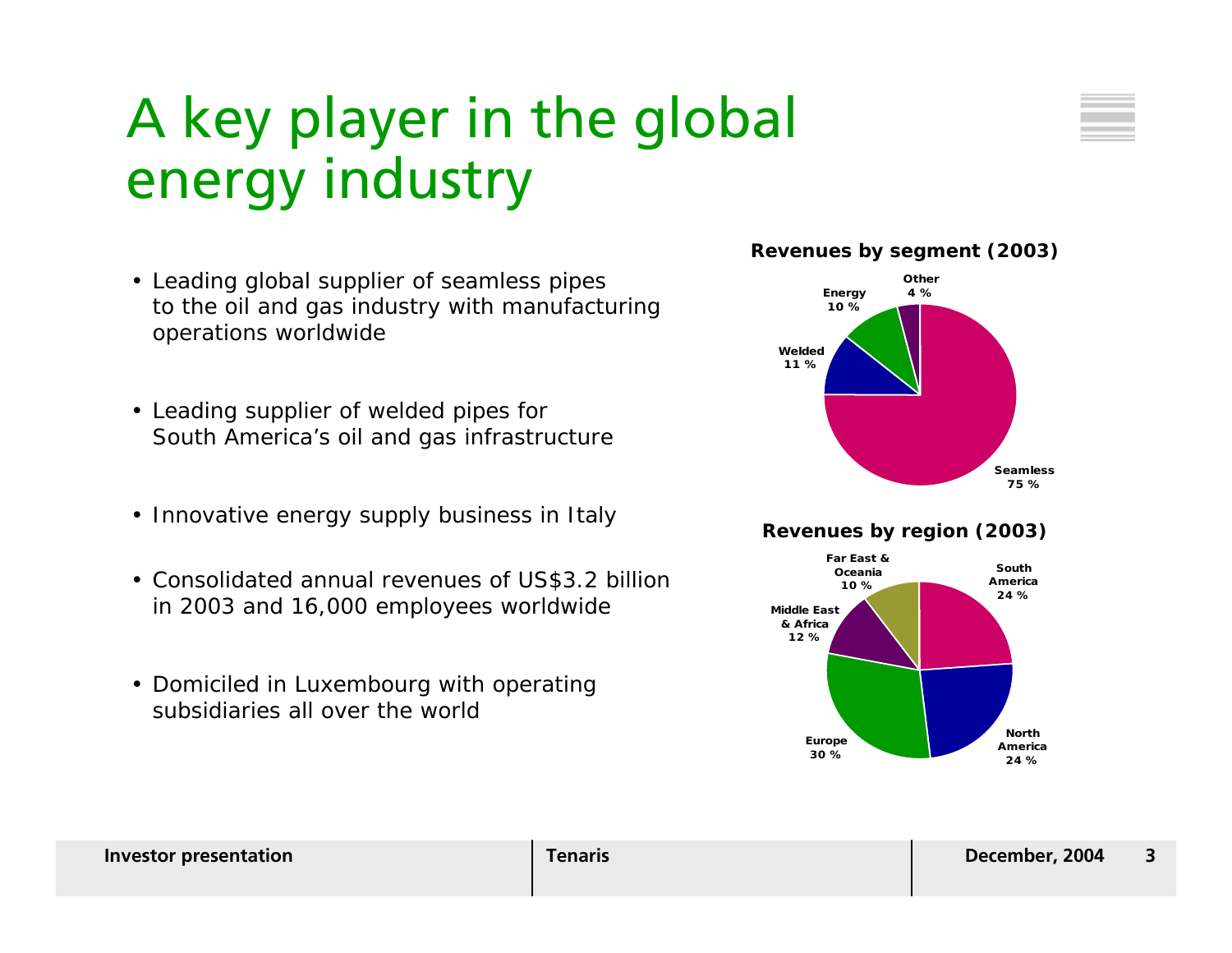### Leader in OCTG sector



### **World seamless OCTG production 2003 market share**

**China22 %USA12 %V&M13 %Eastern Europe & CIS 21 %Japan 8 %Other West Europe 3 %Others1%Tenaris19%**

**Market cap of quoted sector players (1)**



(1) As of September 30, 2004 (in US\$ MM).

(2) Vallourec owns 55% of V&M

- Leading consolidator in the industry
- Majority of sales direct to end-user customer base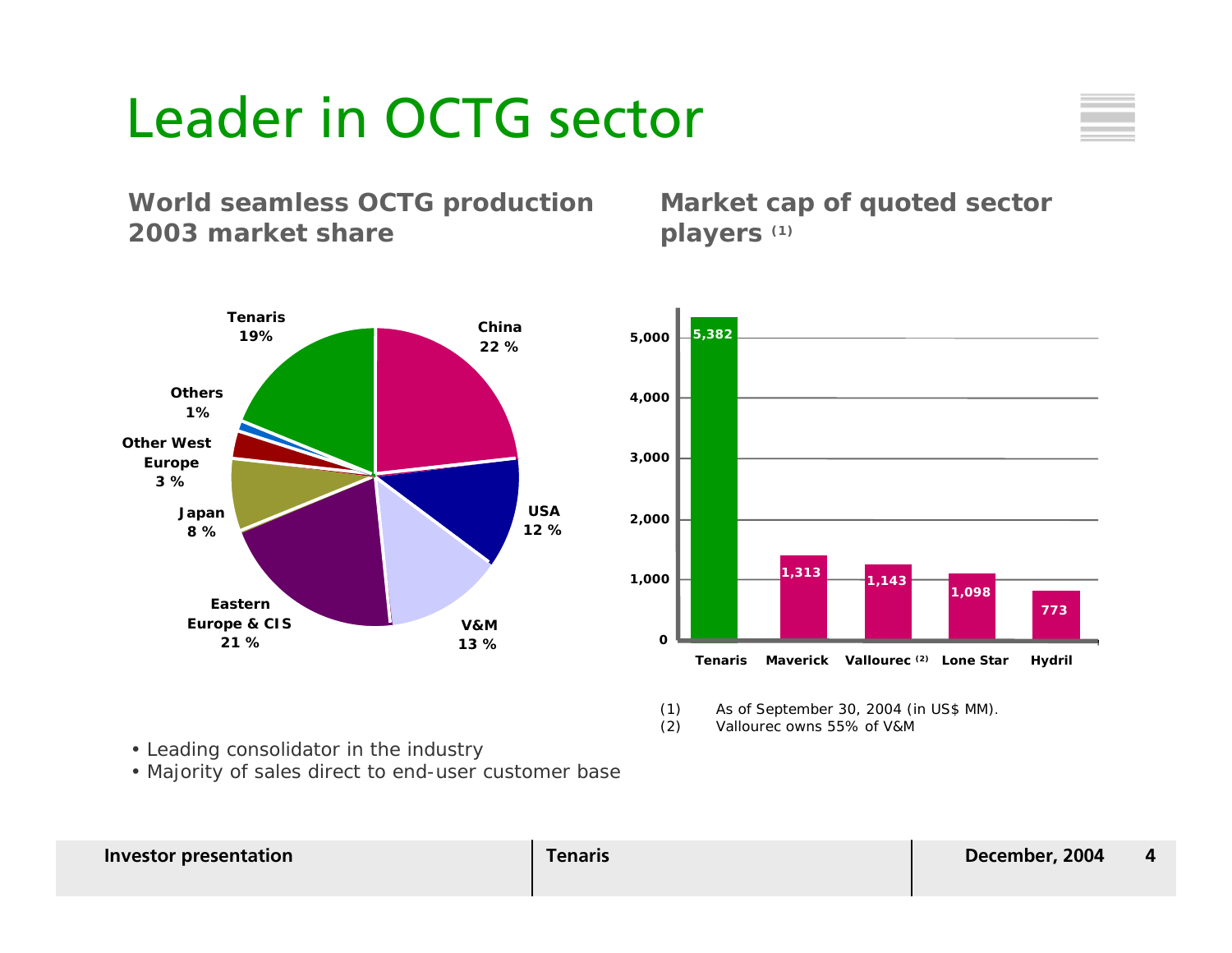### Solid industrial platform



- Integrated, fully invested network of 3 steel mills, 13 rolling mills and 14 heat treatment facilities producing seamless pipes in 7 countries
- Annual capacity of 3.3 million tons of seamless and 850,000 tons of welded pipes
- Comprehensive range of products manufactured to exacting quality standards
- Global R&D network with specialized testing laboratories
- Efficient, low-cost operations with 50 years of management know-how



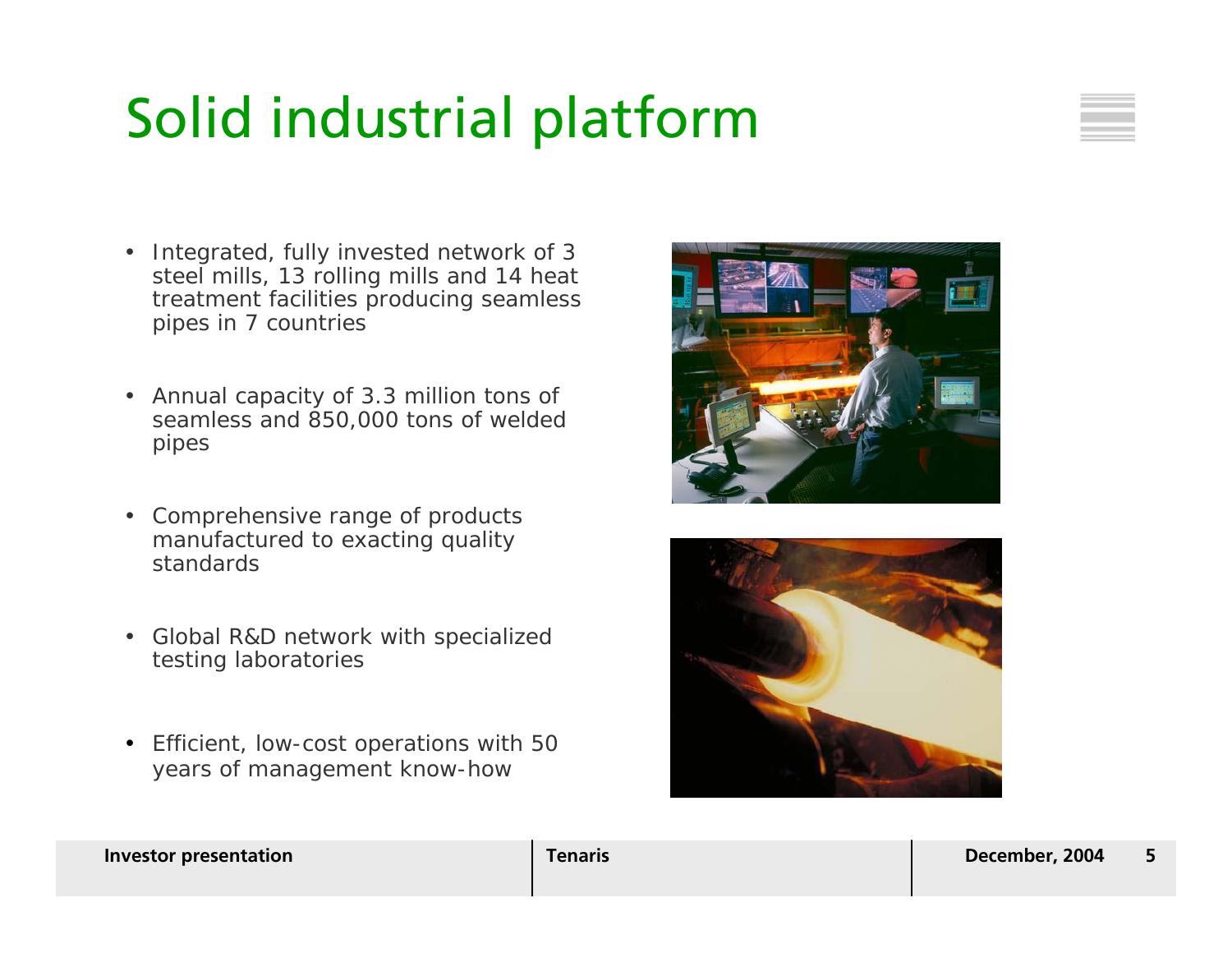### Positioned to serve the growing needs of demanding markets

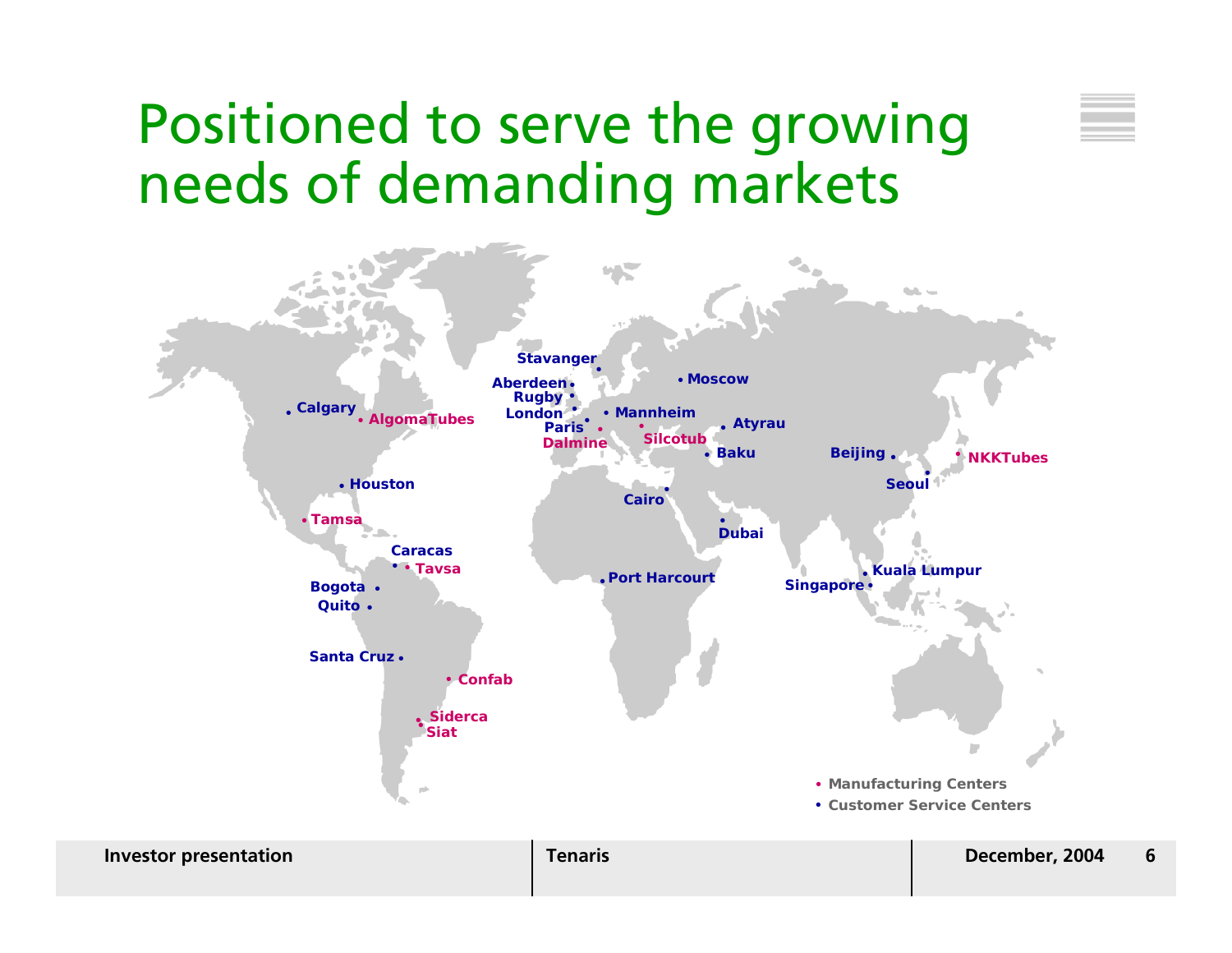## Serving four market segments

- Focusing on direct sales to end-user customers
- $\bullet$ Developing industry-leading products
- •Redesigning the supply chain
- Established roots in major energy producing countries

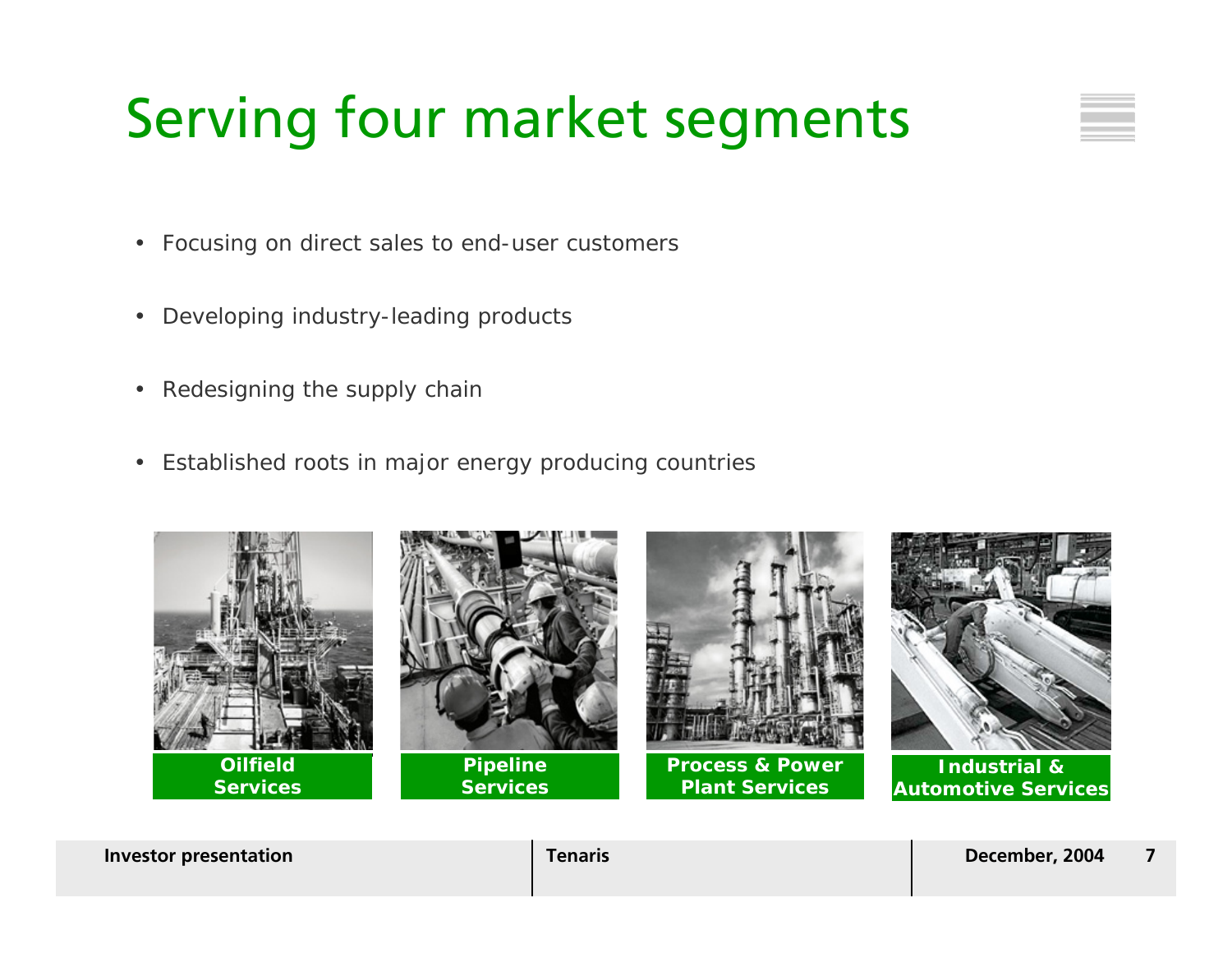### Consistently profitable operations

| <b>Millions of</b><br><b>US\$</b> | 2001  |     | 2002  |     | 2003  |     | <b>9M03</b> |     | <b>9M04</b> |     |
|-----------------------------------|-------|-----|-------|-----|-------|-----|-------------|-----|-------------|-----|
| <b>Net Sales</b>                  | 3,174 |     | 3,219 |     | 3,180 |     | 2,418       |     | 2,863       |     |
| <b>Seamless</b>                   | 2,496 |     | 2,244 |     | 2,376 |     | 1,783       |     | 2,266       |     |
| Welded                            | 433   |     | 580   |     | 351   |     | 300         |     | 270         |     |
| Energy                            | 113   |     | 210   |     | 333   |     | 234         |     | 277         |     |
| <b>Others</b>                     | 132   |     | 185   |     | 120   |     | 102         |     | 50          |     |
| EBITDA <sup>(1)</sup>             | 644   | 20% | 667   | 21% | 602   | 19% | 472         | 20% | 608         | 21% |
| Net Income (2)                    | 136   | 4%  | 194   | 6%  | 210   | 7%  | 210         | 9%  | 325         | 11% |

(1) EBITDA = Operating income plus depreciation and amortization taken before non-recurring losses and provisions relating to BHP Billiton lawsuit.

(2) Net income plus minority interest attributable to shareholdings acquired during the December 2002 exchange offer which marked the listing of Tenaris as a public company.

| <b>Investor presentation</b> |
|------------------------------|
|                              |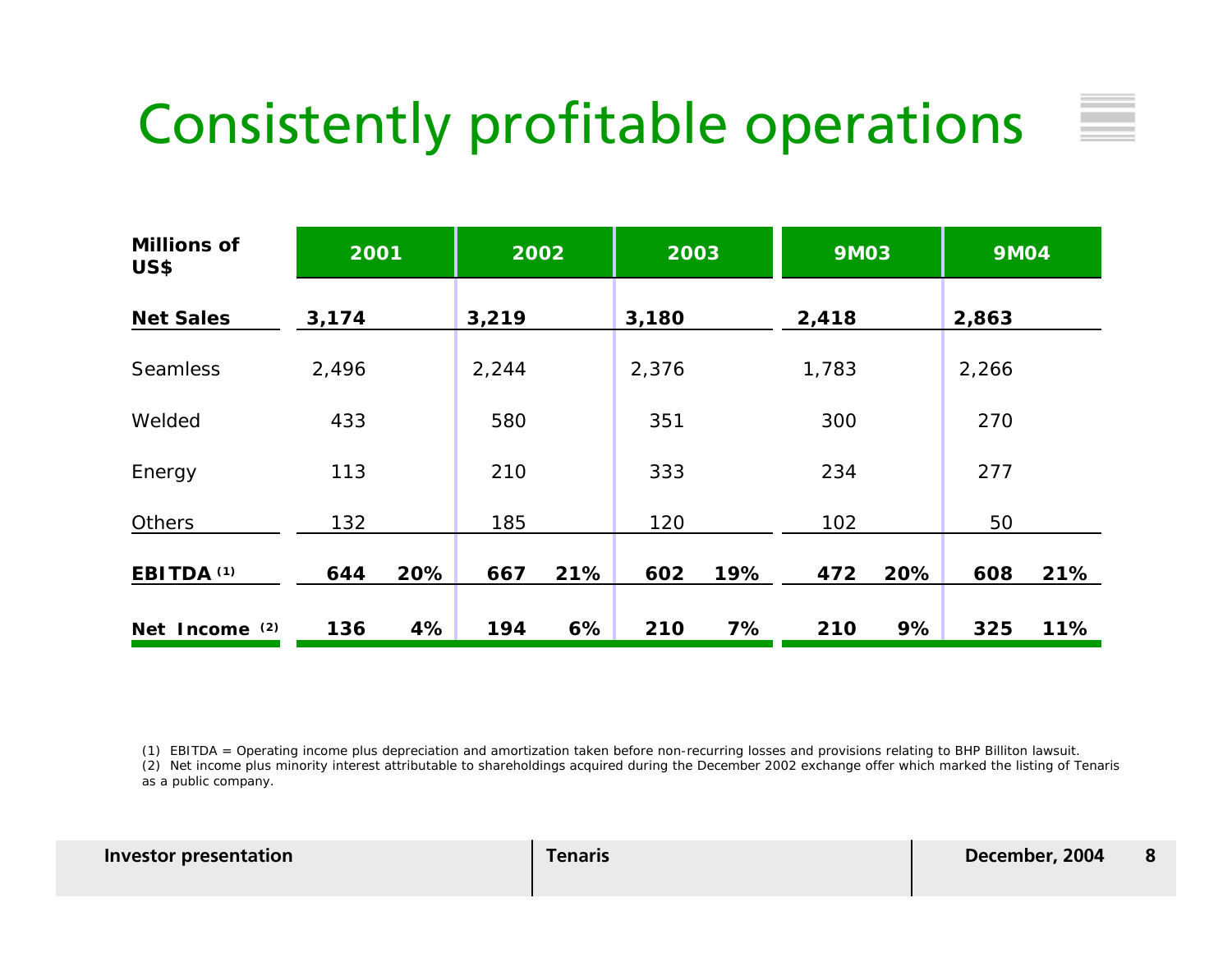### Strong financial position

#### **Indebtedness (Million US\$)**

| As of September 30, 2004            |       |
|-------------------------------------|-------|
| Cash & Cash Equivalents (1)         | 427   |
| Financial Debt (2)                  | 1,203 |
| <b>Net Debt</b>                     | 776   |
| Net Debt/EBITDA (LTM)               | 1.04  |
| Net Debt $\overline{\prime}$ Equity | 38.6% |

| <b>Firm Value (Million US\$)</b> | US\$6,158 |
|----------------------------------|-----------|
| <b>Net Debt</b>                  | 776       |
| Market Cap <sup>(3)</sup>        | 5,382     |

#### **Balance Sheet (Million US\$)**

As of September 30, 2004

| <b>Total Assets</b>   | 5,021 | <b>Total Liabilities &amp; Equity</b> | 5,021 |
|-----------------------|-------|---------------------------------------|-------|
|                       |       | Equity                                | 2,007 |
|                       |       | Minority Interest                     | 148   |
|                       |       | Deferred Taxes                        | 414   |
| Non-Current Assets    | 2.445 | Non-Current Liabilities               | 1,132 |
| <b>Current Assets</b> | 2,576 | <b>Current Liabilities</b>            | 1,733 |

(1) Includes cash held in trust funds which expire at the end of 2004

(2) Does not include other liability of US\$112 million payable in respect of BHP Billiton lawsuit

(3) Market capitalization as of September 30, 2004 (US\$45.59 per ADR)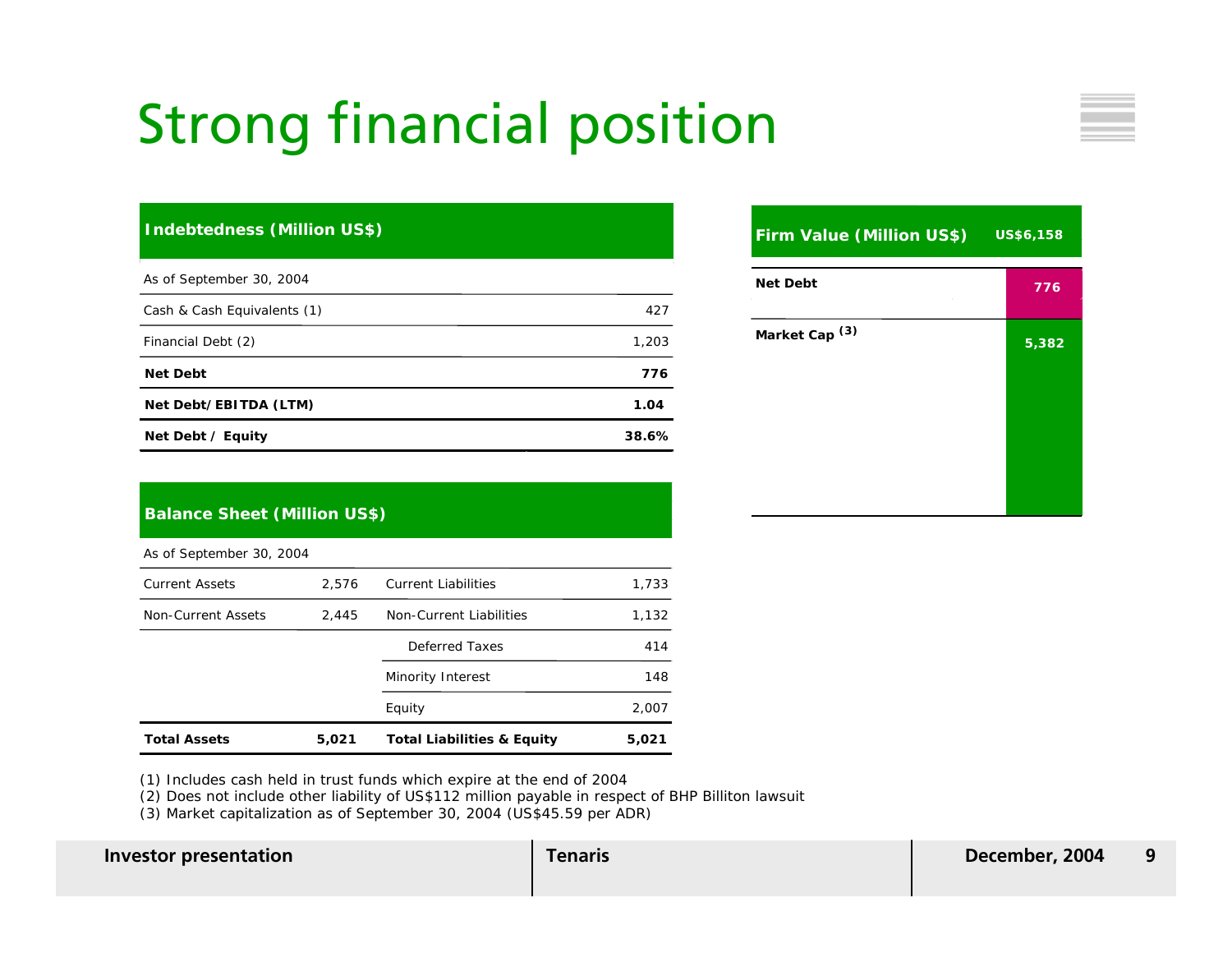### Prepared to take advantage of an energy-demanding world

- Global acquisitions and alliances
- •Cost-competitive industrial structure
- Advanced product development
- Adding value in the supply chain
- •Financial strength



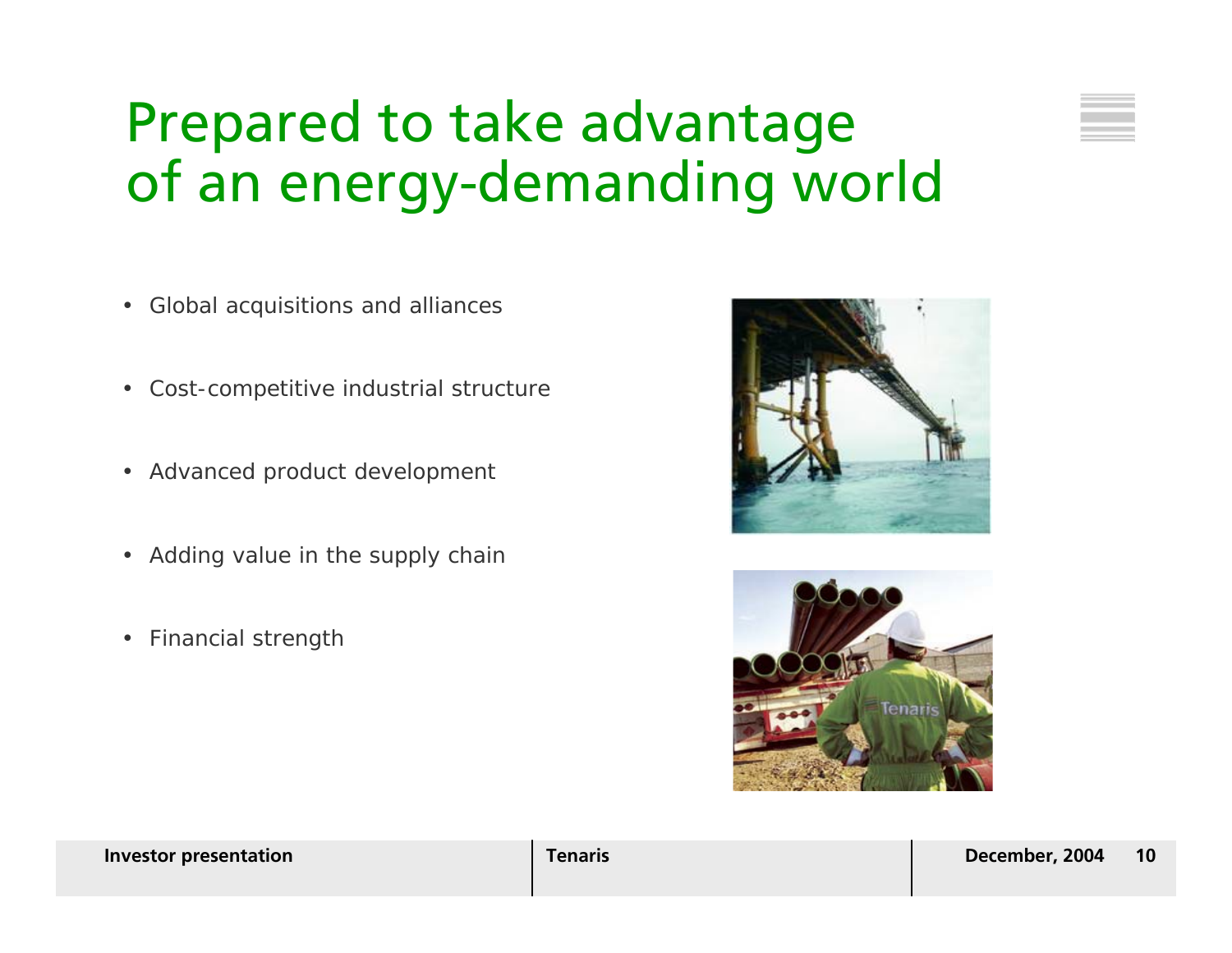



Tubular Technologies. Innovative Services.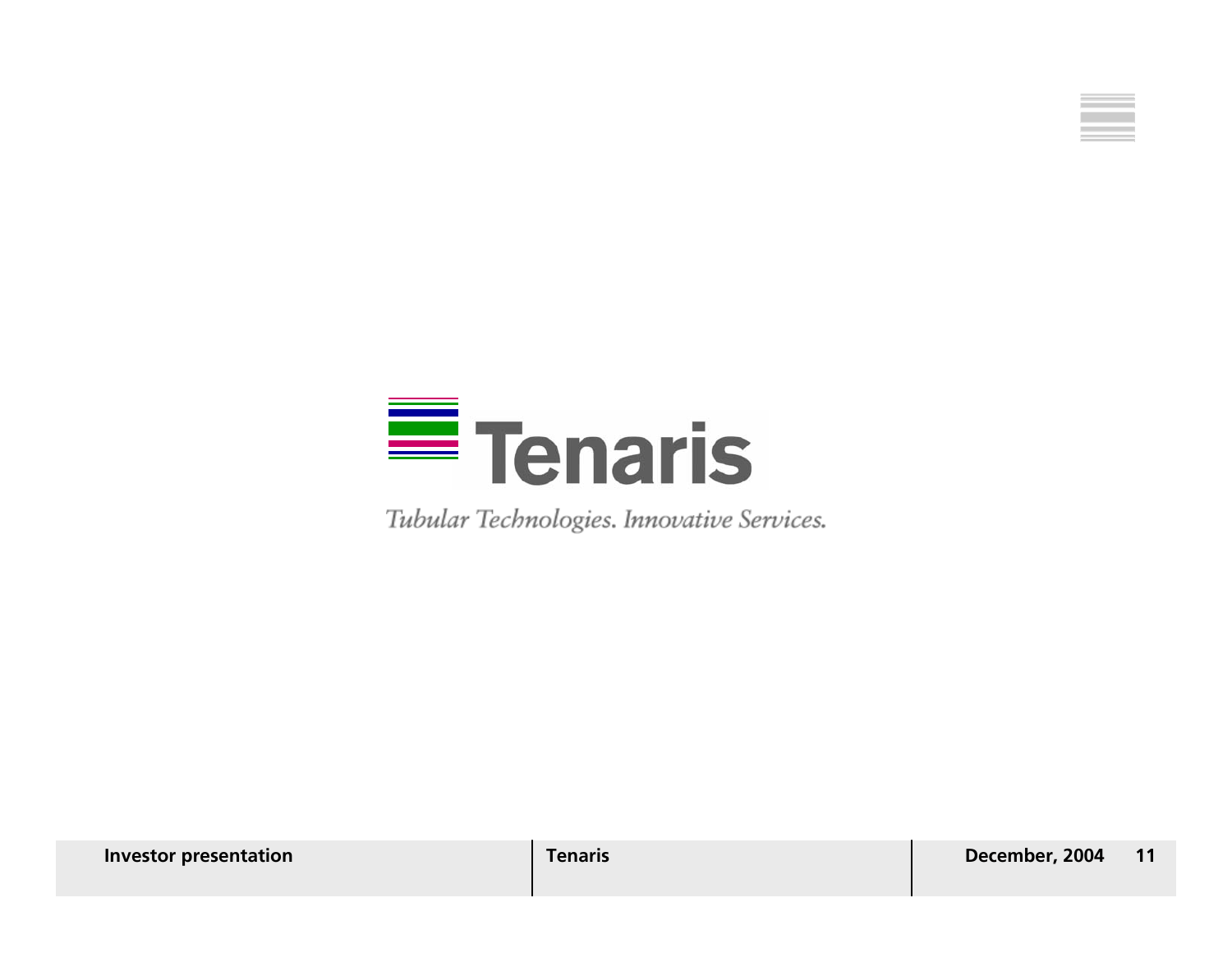

## Appendix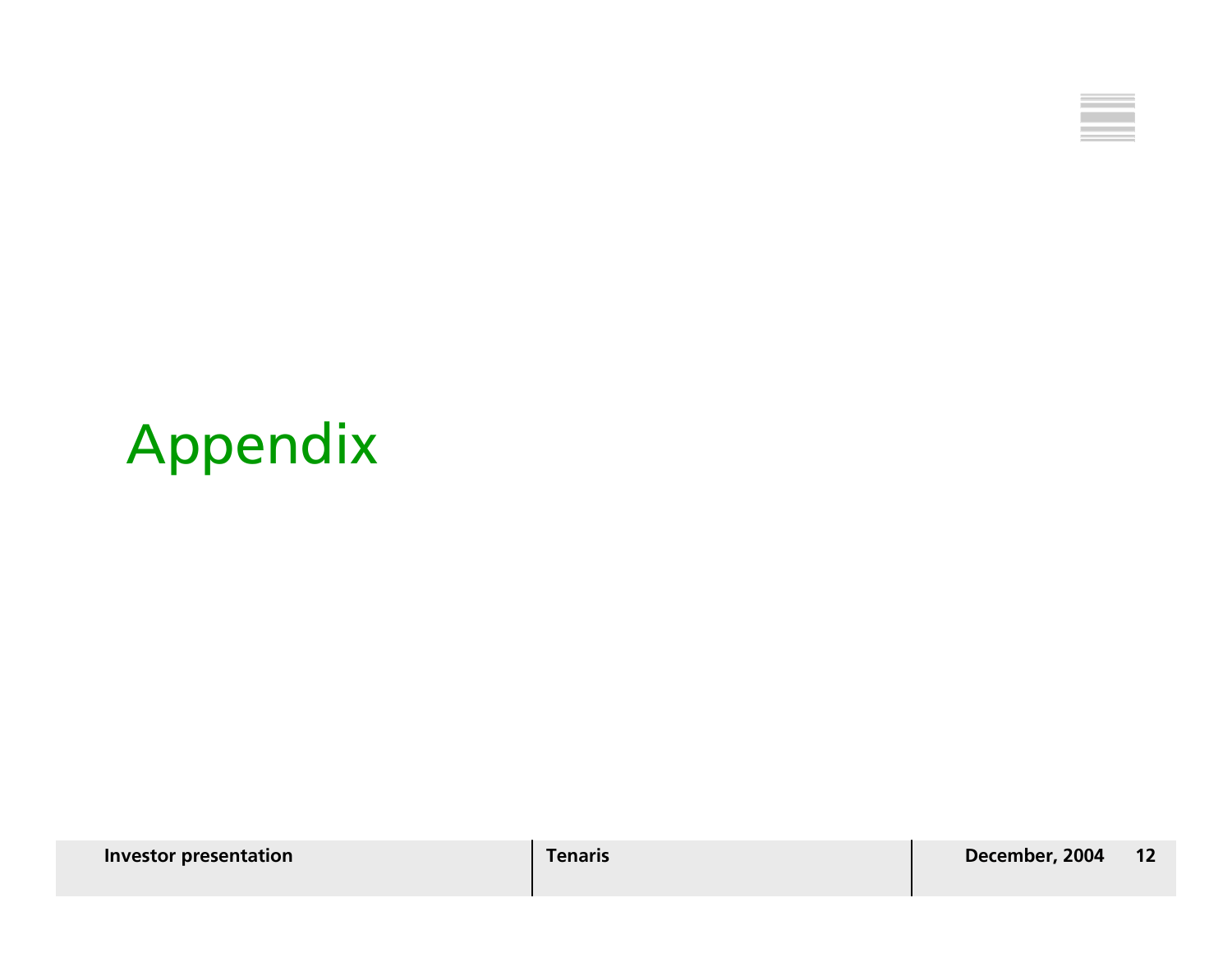### World oil demand





Source:EIA and Deutsche Bank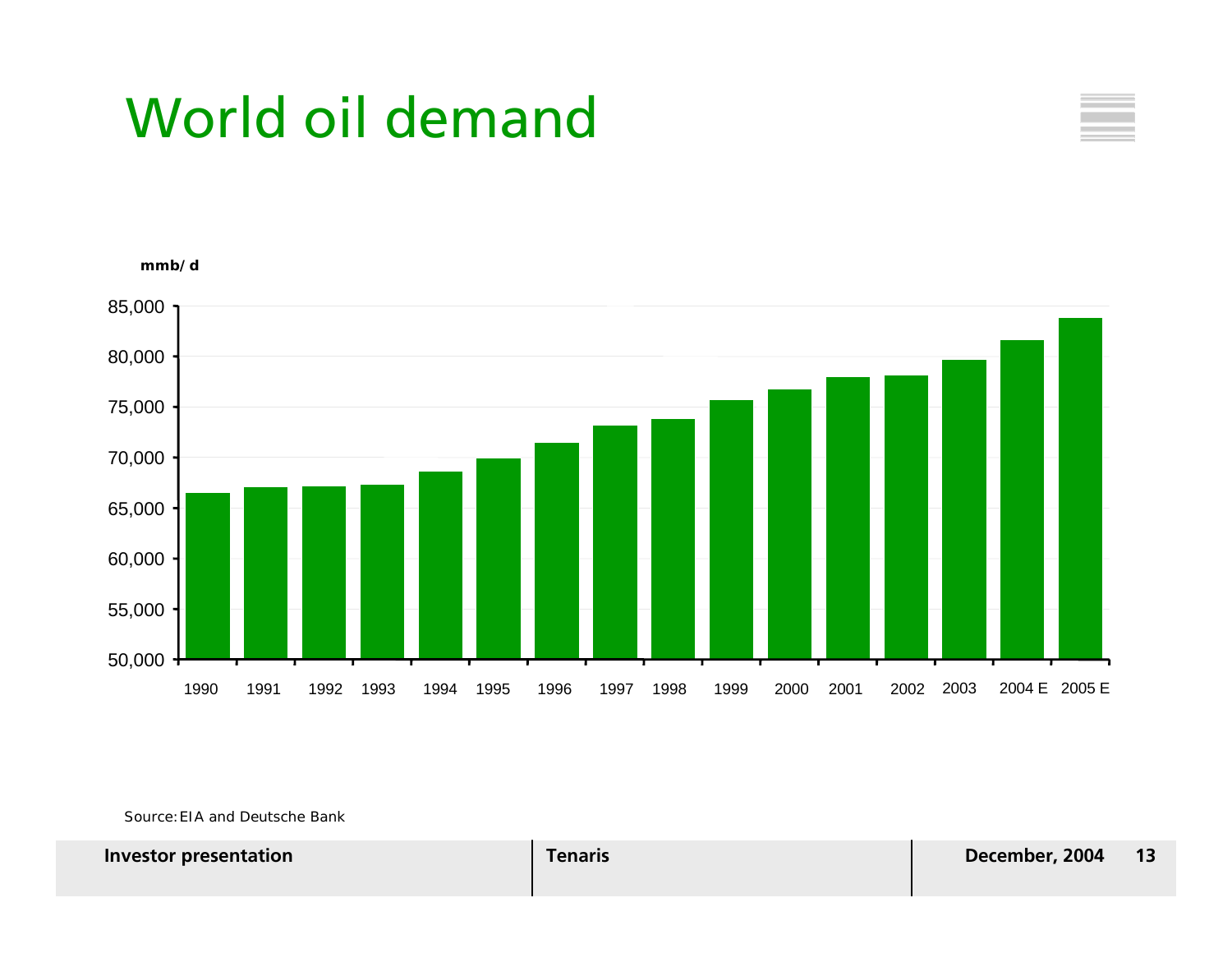### Rig counts



Source:Baker Hughes (does not include Russia and China onshore)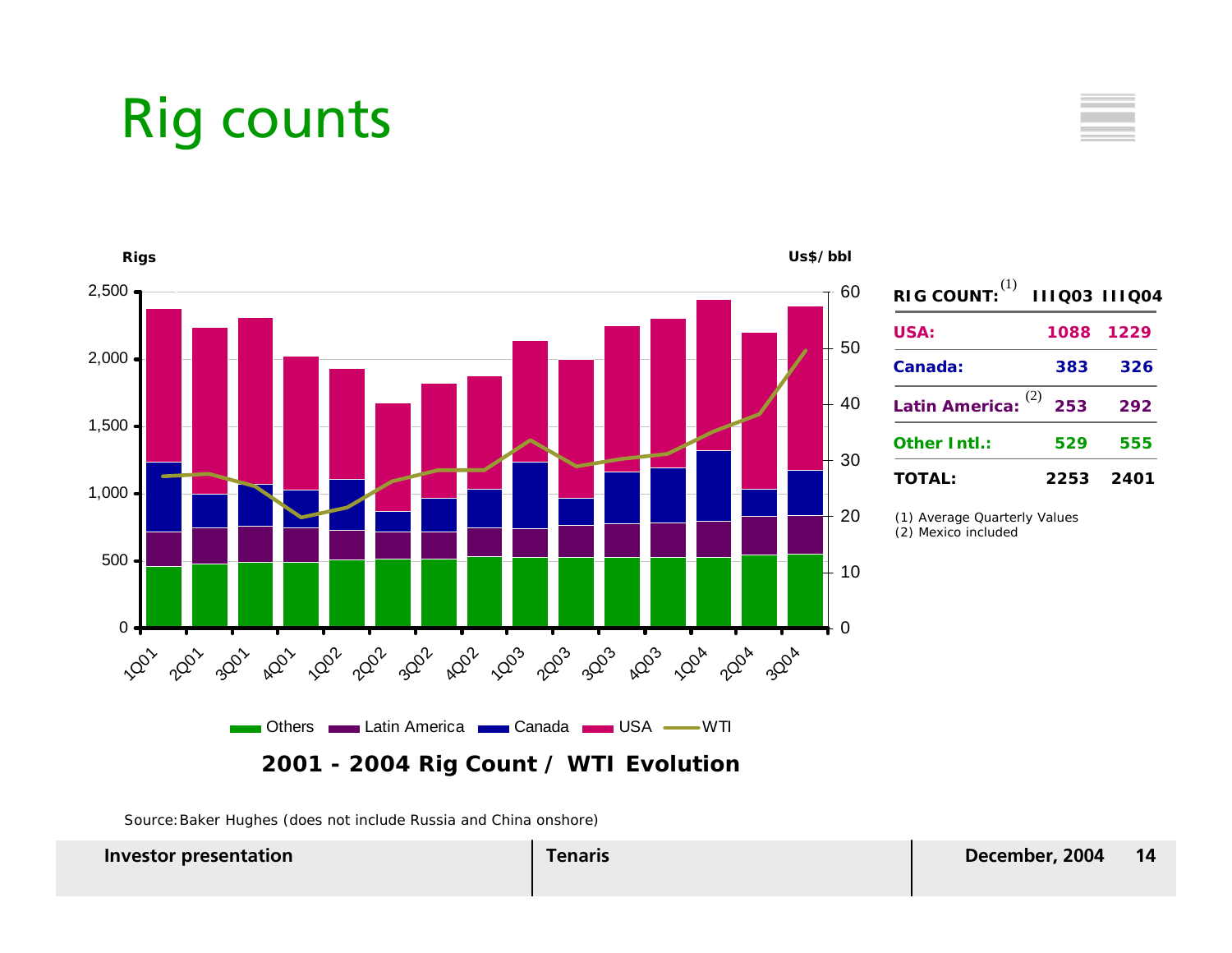### E&P spending forecast



|                    | 2002 A | 2003 A |                 |       | <b>2004 E</b>      |
|--------------------|--------|--------|-----------------|-------|--------------------|
| (Billion US\$)     |        |        | $\Delta$ VS. 02 |       | $\triangle$ VS. 03 |
| <b>USA</b>         | 32.0   | 32.9   | 2.8%            | 34.4  | 4.6%               |
| Canada             | 12.1   | 15.8   | 30.5%           | 15.1  | $-4.0%$            |
| Outside USA/Canada | 88.2   | 99.7   | 13.0%           | 109.9 | 10.2%              |
| <b>Worldwide</b>   | 132.3  | 148.4  | 6.6%            | 159.5 | 7.5%               |

Source: Citigroup – Smith Barney . Mid-year Survey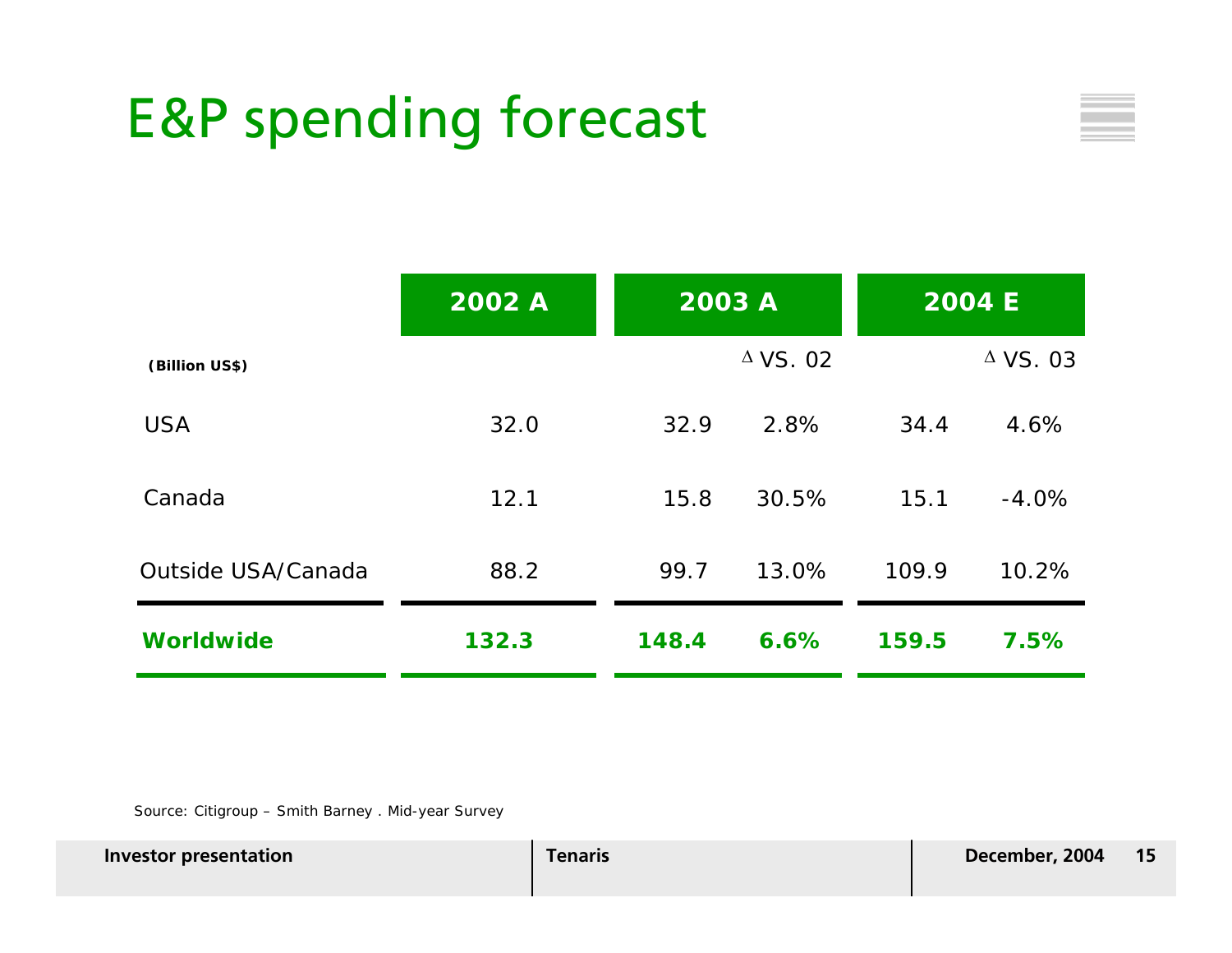# Changing focus of the majors

**Activity in non-traditional areas forecast to rise to 42% of total in 2010**



Companies ExxonMobil, BP, Shell, ChevronTexaco, Total, ConocoPhillips. Deepwater includes US GoM, Angola, Nigeria

Source: Wood Mackenzie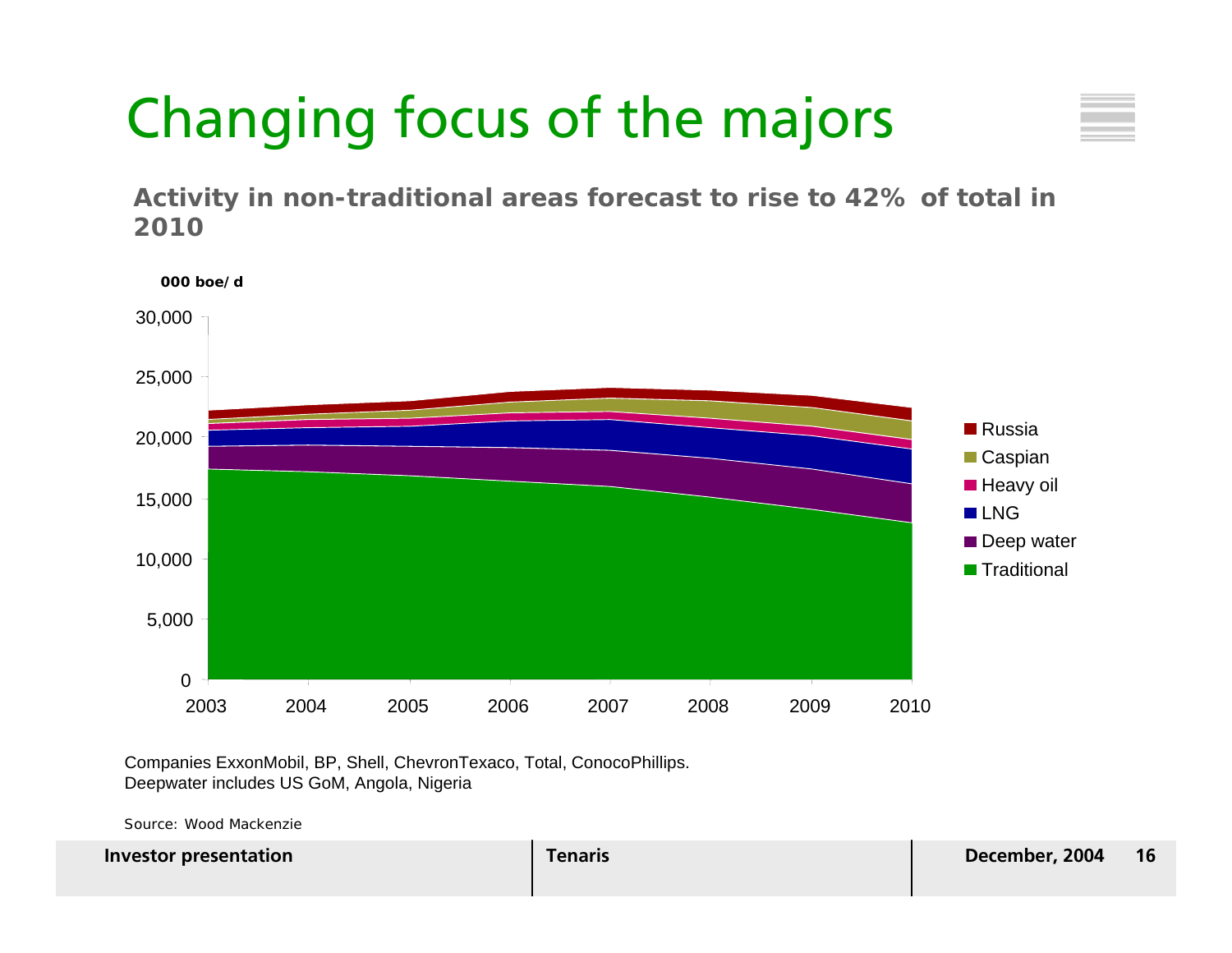### Strategic raw material costs

| US\$/ton             | <b>Jul. 03</b> | <b>Dec. 03</b> | <b>Jun. 04</b> | <b>Sep. 04</b> | <b>Oct. 04</b> |
|----------------------|----------------|----------------|----------------|----------------|----------------|
| <b>Europe</b>        |                |                |                |                |                |
| Scrap                | 141            | 194            | 207            | 272            | 326            |
| Pig iron             | 168            | 200            | 285            | 340            | 370            |
| <b>North America</b> |                |                |                |                |                |
| Scrap                | 136            | 172            | 148            | 207            | 261            |
| Pig iron             | 165            | 200            | 270            | 350            | 350            |
| <b>HBI</b>           | 150            | 195            | 260            | 320            | 335            |
| <b>Fe Alloys</b>     |                |                |                |                |                |
| FeMo (us\$/kg Mo)    | 10.9           | 15.9           | 28.4           | 39.8           | 40.5           |

Source: CRU / MBR (Metal Bulletin Research)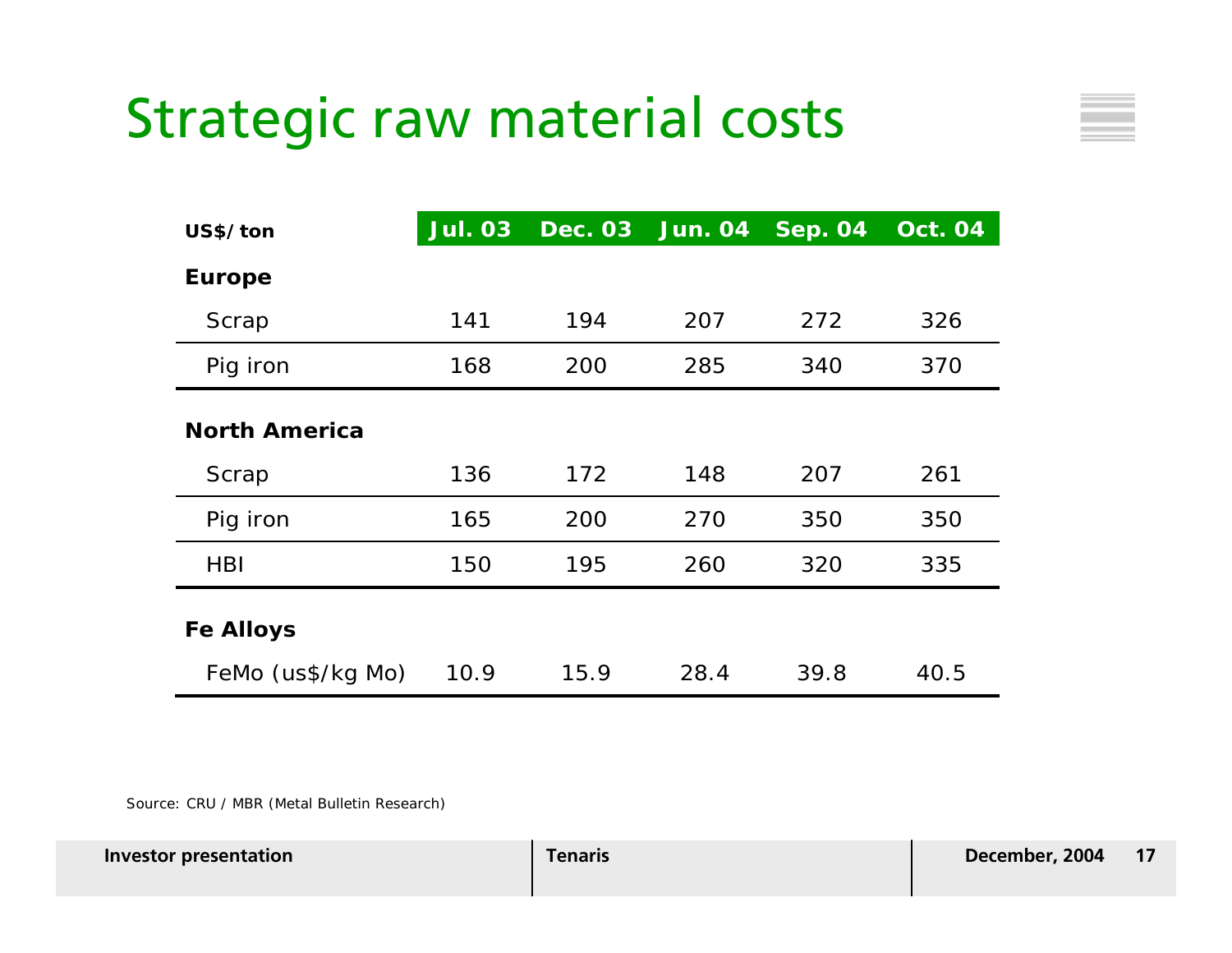### Recent acquisitions

#### $\frac{1}{2}$ **Silcotub (Romania)**

- − Enter Eastern Europe and strenghten position in European industrial and automotive market
- −Efficent and modern plant with cold drawing and finishing facilities
- −Additional 180,000 tons of seamless pipe capacity
- US\$42 million

#### $\mathcal{L}(\mathbf{r})$ **Posven (Venezuela)**

- Source of low cost, high quality raw material for Mexican and other operations
- −1.5 million tons of HBI (nominal annual design capacity)
- −US\$120 million (50% Tenaris)